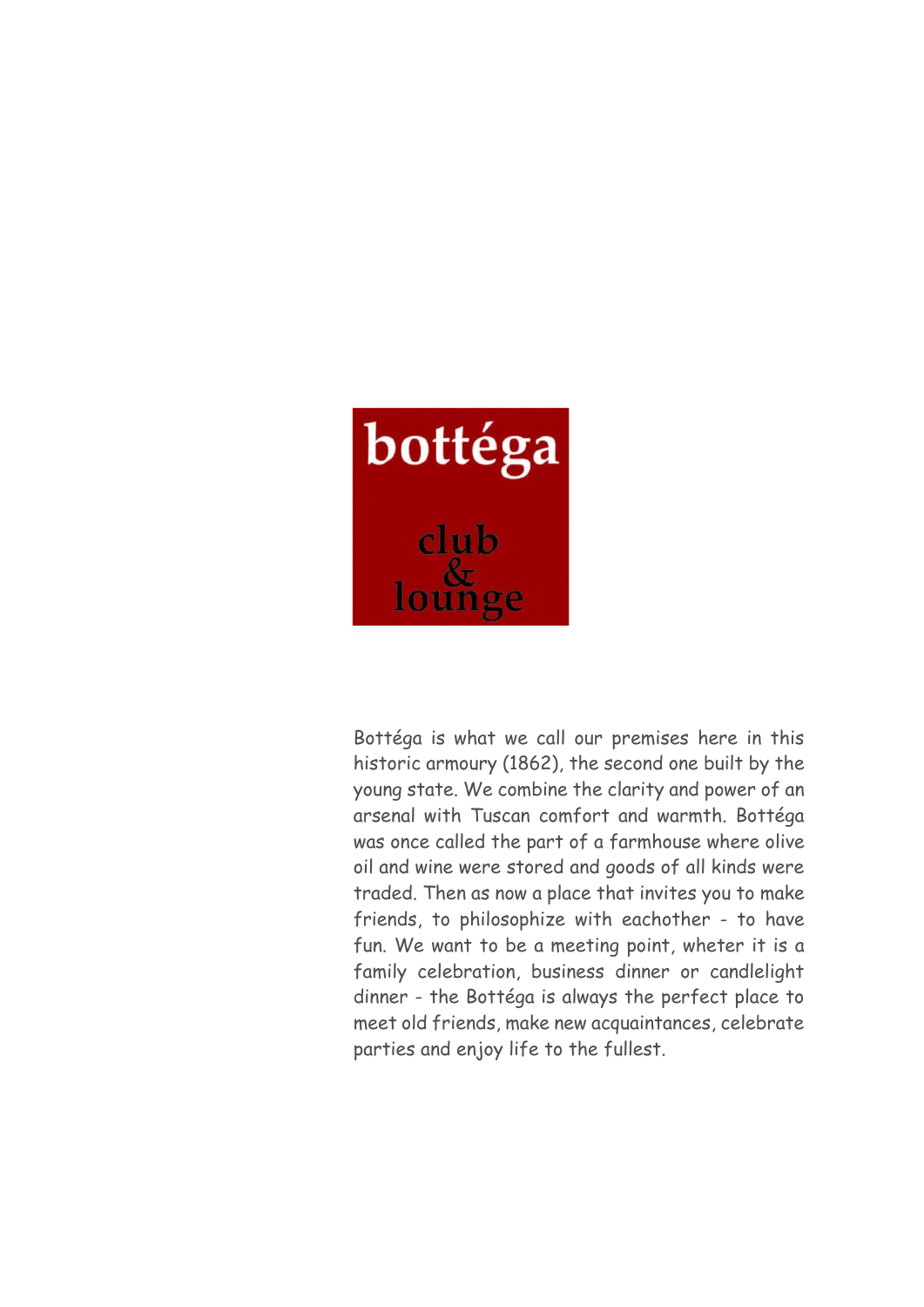Appetizers

| Mixed leaf salad<br>House dressing<br>Balsamic or oil and vinegar.                        | 9.50  | Lettuce bouquet<br>with raw ham<br>and parmesan              | 15.50 |
|-------------------------------------------------------------------------------------------|-------|--------------------------------------------------------------|-------|
| Colorful leaf salads<br>with fried mushrooms                                              | 12.50 | Swordfish carpaccio<br>marinated with herbs and olive oil    | 16.50 |
| Tomato and mozzarella salad<br>with balsamic reduction and olive oil                      | 12,50 | Beef carpaccio<br>with herbs, olive oil<br>and parmesan      | 18.50 |
| $\frac{1}{2}$ beef steak tartare<br>mild, medium or fiery<br>Served with butter and toast | 22,50 | $\frac{1}{2}$ salmon tartare<br>served with butter and toast | 19.50 |

Warm starters

| Cream of tomato soup<br>with basil                                        | 9.50  | Grilled eggplant<br>baked with halloumi cheese    | 14.50 |
|---------------------------------------------------------------------------|-------|---------------------------------------------------|-------|
| <i>Tagliatelle</i><br>with herbal cream sauce<br>and smoked salmon strips | 15.50 | <i>Scallops</i><br>on cucumber salad<br>(Tzaziki) | 19.50 |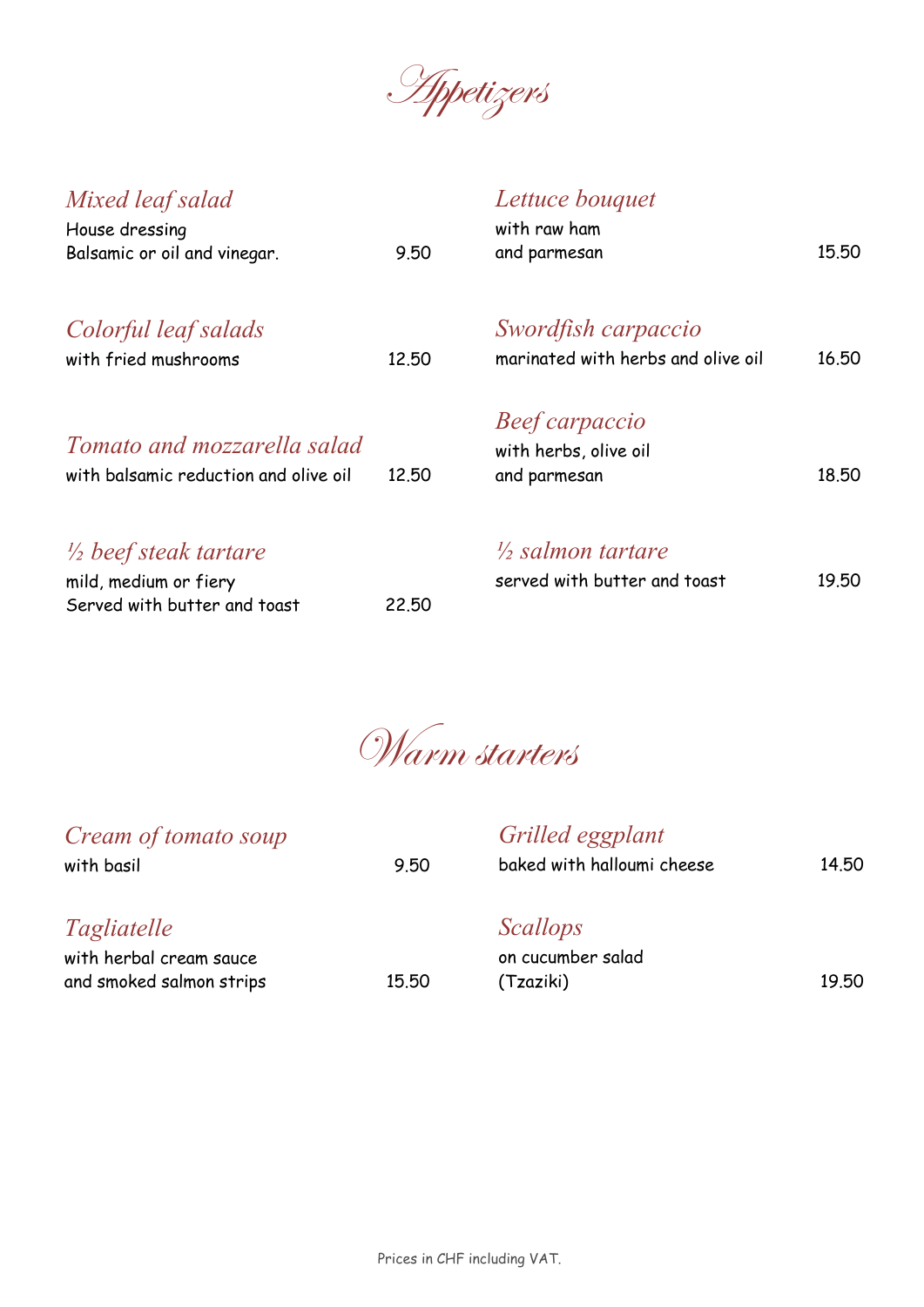Vegetarian



| Rösti "Santa Maria"<br>nature or with egg                                         | 20.50 | Eggplant rolls with mozzarella<br>with tomato sauce<br>and gratinated with parmesan | 22.50 |
|-----------------------------------------------------------------------------------|-------|-------------------------------------------------------------------------------------|-------|
| <i><b>Alpler Rösti</b></i><br>topped with melted cheese<br>Tomatoes, onions & egg | 24.50 | Original Greek salad<br>according to a secret recipe<br>of the Greeks               | 19.50 |
| Spaetzli pan<br>Cheese spaetzli with vegetables                                   | 25,50 | Vegetable bouquet «Jardinière»<br>seasonal selection of vegetables<br>with potatoes | 24.50 |

Antipasti

*«Bottega Plättli»* Mediterranean delicacies. Let us surprise you with our rich offer vegetarian available on request 25.50

Pasta

| <i>Tortellini</i><br>on a light<br>Pesto cream sauce                | 22.50 | Tagliatelle<br>with an aromatic tomato sauce<br>and herbal olive oil | 20.50 |
|---------------------------------------------------------------------|-------|----------------------------------------------------------------------|-------|
| Homemade ravioli<br>on a light cream sauce<br>with vegetable strips | 26.50 | Gnocchi<br>with herbal olive oil,<br>diced tomatoes and parmesan     | 21,50 |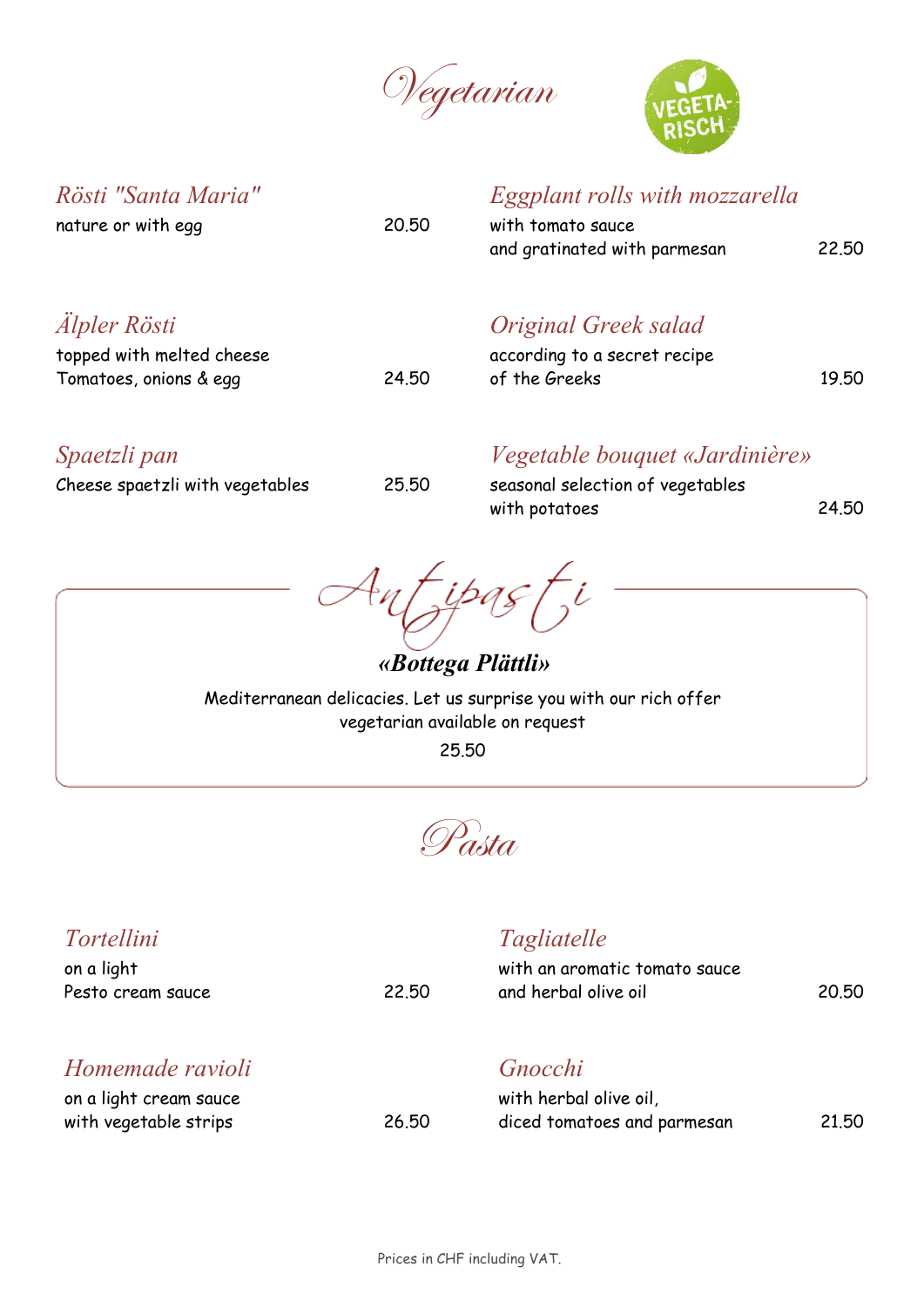Vegan starters



*Lentil & barley soup* Olive oil and organic herbs 10.50

*Beetroot carpaccio*

Wasabi cream and olive oil 13.50

Vegan main courses

| Couscous<br>with vegetables and tomato paste,<br>Olive oil and herbs        | 22,50 | <b>Dolmades</b><br>stuffed vine leaves with herb, onion,<br>garlic rice and tomato sauce               | 27,50 |
|-----------------------------------------------------------------------------|-------|--------------------------------------------------------------------------------------------------------|-------|
| <i>Vegan bean stew</i><br>on a spicy sauce,<br>with vegetables              | 21.50 | Gnocchi<br>with homemade pesto<br>and diced tomatoes                                                   | 21.50 |
| Red curry with coconut milk<br>Rice heart surrounded by<br>curry vegetables | 24.50 | Homemade dumplings<br>filled with grilled vegetables<br>with a red curry sauce and<br>vegetable strips | 26,50 |

For questions about allergens and the origin of the food, please see the notice at the checkout, ask our staff or ask for our declaration list.

Your Oliver Canatar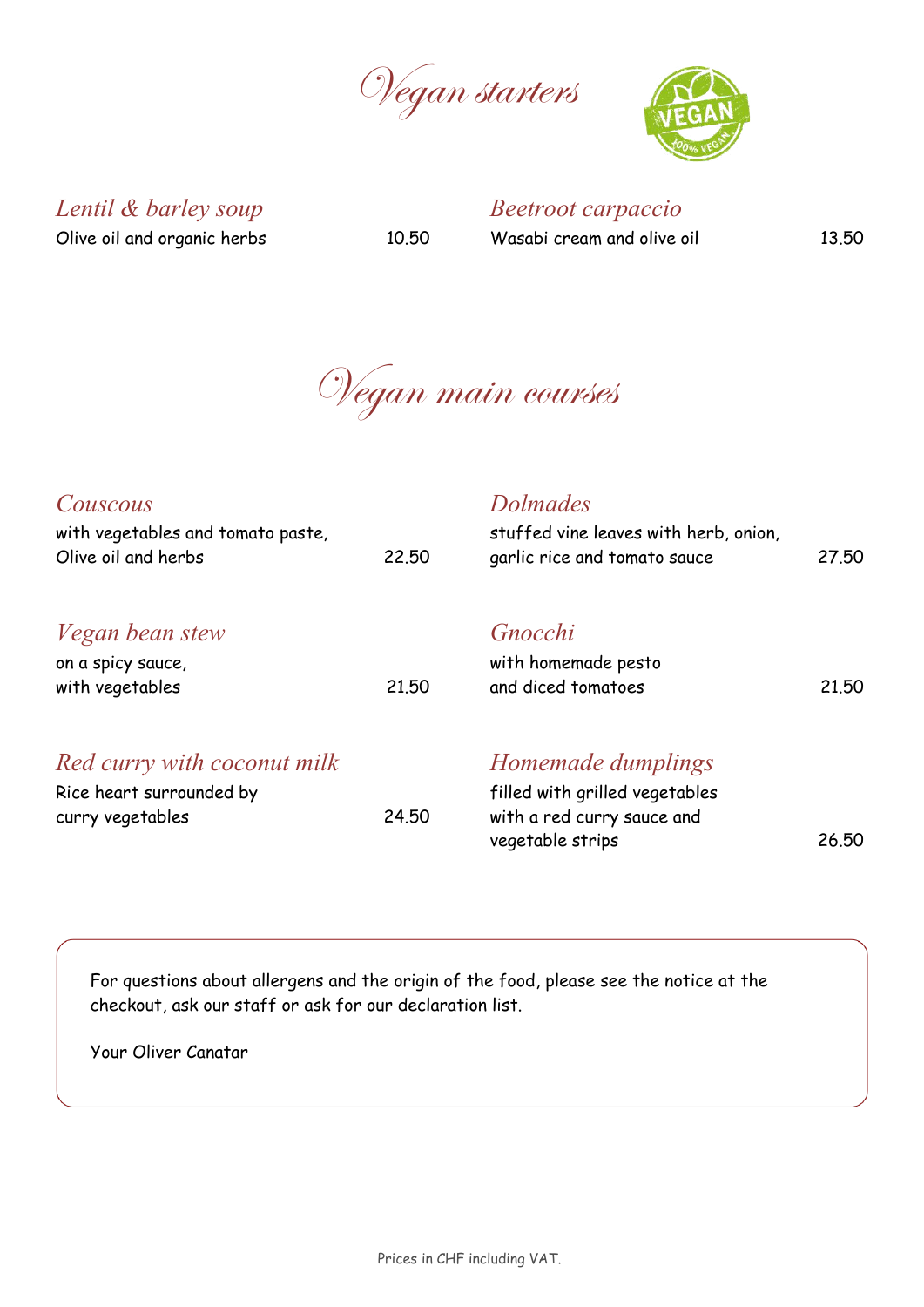Weat dishes

| Entrecôte "Café de Paris"<br>Pommes Alumettes à discrétion                             | 45,00   | Beefsteak Tartar «bottéga»<br>Mild, medium or fiery                       | 29.50 |
|----------------------------------------------------------------------------------------|---------|---------------------------------------------------------------------------|-------|
| Beef fillet "Café de Paris"<br>Pommes Alumettes à discrétion                           | 4th9.50 | Lamb fillets<br>with red wine sauce and<br>Side dish of choice            | 33.50 |
| <i>Veal sliced "Zurich style"</i><br>light mushroom cream sauce<br>with homemade rösti | 34.50   | <i>Chicken strips</i><br>on a fruity curry sauce<br>served in a rice ring | 27,50 |
| Grilled chicken breast<br>with red wine sauce and<br>Side dish of choice               | 28,50   | <i>Veal liver</i><br>with homemade rösti<br>(while stocks)                | 34.50 |



### *Gourmet salad*

Crunchy salad with chicken strips and mushrooms 22.50

## *Fitness plate «Bottéga»*

| Salad plate with marinated |       |
|----------------------------|-------|
| smoked salmon              | 25.50 |

# *Ariel*

| Crunchy salads with   |       |
|-----------------------|-------|
| King prawns and herbs | 28,50 |

#### *Shangrilla*

|       | Crunchy salads with |       |
|-------|---------------------|-------|
| 28,50 | baked spring rolls  | 22,50 |